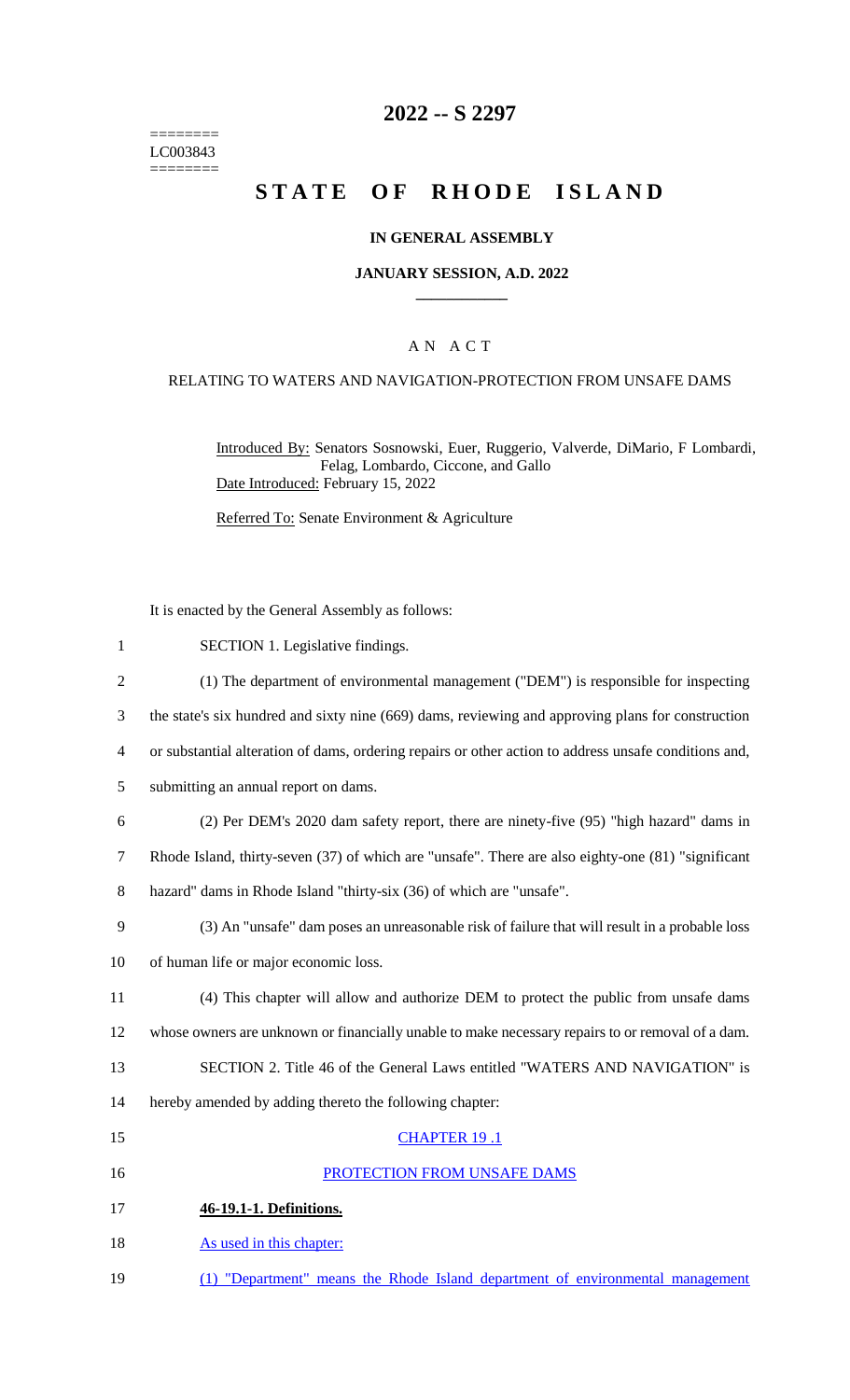1 ("DEM").

| $\overline{2}$ | (2) "Director" means the director of the department of environmental management, or                 |
|----------------|-----------------------------------------------------------------------------------------------------|
| 3              | designee.                                                                                           |
| 4              | (3) "Fund" means the Rhode Island orphan and insolvent dam financial responsibility fund            |
| 5              | established herein.                                                                                 |
| 6              | (4) "High hazard dam" means a dam where failure or improper operation will result in a              |
| 7              | probable loss of human life.                                                                        |
| 8              | (5) "Insolvent dam" means the owner or owners of the dam do not have the financial means            |
| 9              | to pay the cost to repair or remove the dam.                                                        |
| 10             | (6) "Orphan dam" means a dam for which DEM has determined that no owner can be                      |
| 11             | identified.                                                                                         |
| 12             | (7) "Owner" means any person, corporation, group, or other entity who or that holds                 |
| 13             | exclusive or joint title to, or lawful possession of a dam.                                         |
| 14             | (8) "Significant hazard dam" means a dam where failure or improper operation results in             |
| 15             | no probable loss of human life but can cause major economic loss, disruption of lifeline facilities |
| 16             | or impact other concerns detrimental to the public's health, safety or welfare.                     |
| 17             | (9) "Unsafe" means the condition of the dam is such that an unreasonable risk of failure            |
| 18             | exists that will result in a probable loss of human life or major economic loss.                    |
| 19             | 46-19.1-2. Orphan and insolvent dam fund.                                                           |
| 20             | (a) There is hereby established the Rhode Island orphan and insolvent dam fund.                     |
| 21             | (b)(1) The fund shall consist of any funds that the state may, from time to time, appropriate,      |
| 22             | as well as money received as gifts, grants, bequests, donations, or other funds from any public or  |
| 23             | private sources that are intended to serve the purposes of the Rhode Island orphan and insolvent    |
| 24             | dam fund.                                                                                           |
| 25             | (2) The department shall make every effort to solicit assistance, monetary and otherwise,           |
| 26             | from the municipality where an orphan or insolvent dam is located.                                  |
| 27             | (c) All funds collected pursuant to this section shall be deposited in the Rhode Island             |
| 28             | orphan and insolvent dam fund and shall be disbursed according to the purposes expressed in § 46-   |
| 29             | $19.1 - 3.$                                                                                         |
| 30             | 46-19.1-3. Purpose of fund.                                                                         |
| 31             | (a) The purpose of the fund shall be to facilitate the repair or removal of high hazard or          |
| 32             | significant hazard dams that are unsafe when the dam is an orphan or insolvent dam.                 |
| 33             | (b) Nothing contained in this chapter shall be construed to prevent subrogation by the State        |
|                |                                                                                                     |

34 of Rhode Island against any responsible party, for all sums of money that the fund shall be obligated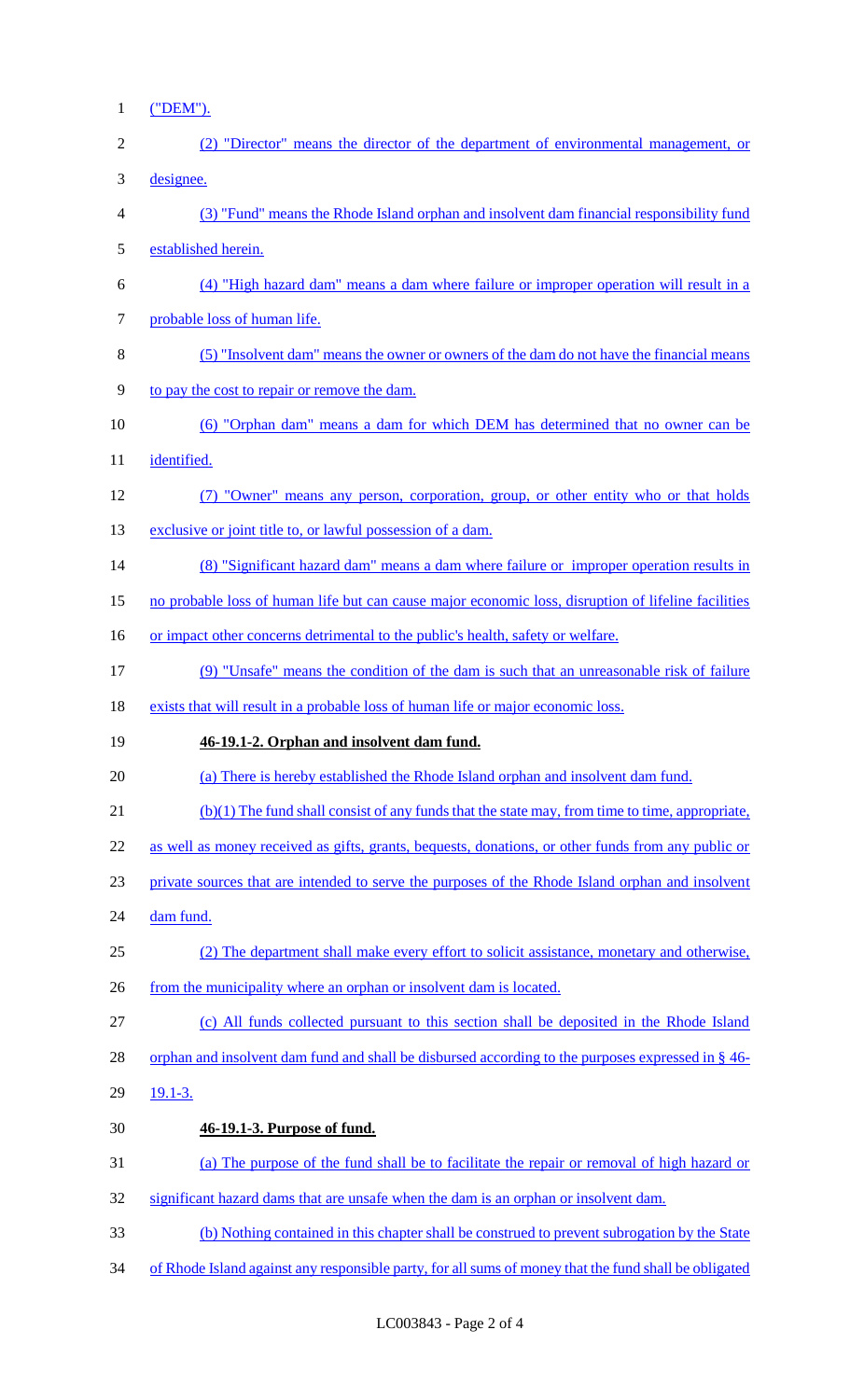1 to pay pursuant to the provisions of this chapter, plus reasonable attorneys' fees and costs of

2 litigation.

# 3 **46-19.1-4. Administration and records of the fund.**

- 4 (a) The director shall administer the fund in accordance with this chapter.
- 5 (b) The department shall develop procedures governing the expenditure of, and accounting
- 6 for, money expended from the fund.
- 7 (c) The department shall maintain accounting records relating to the income and expenses
- 8 of the fund.
- 9 **46-19.1-5. Expenditure of fund money.**
- 10 The director may only expend money from the fund if it has been determined that a
- 11 responsible party does not exist or the responsible party is unable or unwilling to provide repair or
- 12 removal of the dam. The director shall make a reasonable effort to have the responsible party repair
- 13 or remove the dam or agree to pay for any actions resulting from the repair or removal that may be
- 14 required by law prior to the expenditure of money from the fund.

# 15 **46-19.1-6. Right of subrogation.**

- 16 The state shall have the right of subrogation against any responsible party for all sums of
- 17 money that the fund shall be obligated to pay pursuant to the provisions of this chapter, plus
- 18 reasonable attorneys' fees and costs of litigation.

# 19 **46-19.1-7. Regulations.**

- 20 The director may adopt all rules and regulations necessary for the administration and
- 21 enforcement of this chapter.
- 22 SECTION 3. This act shall take effect upon passage.

======== LC003843 ========